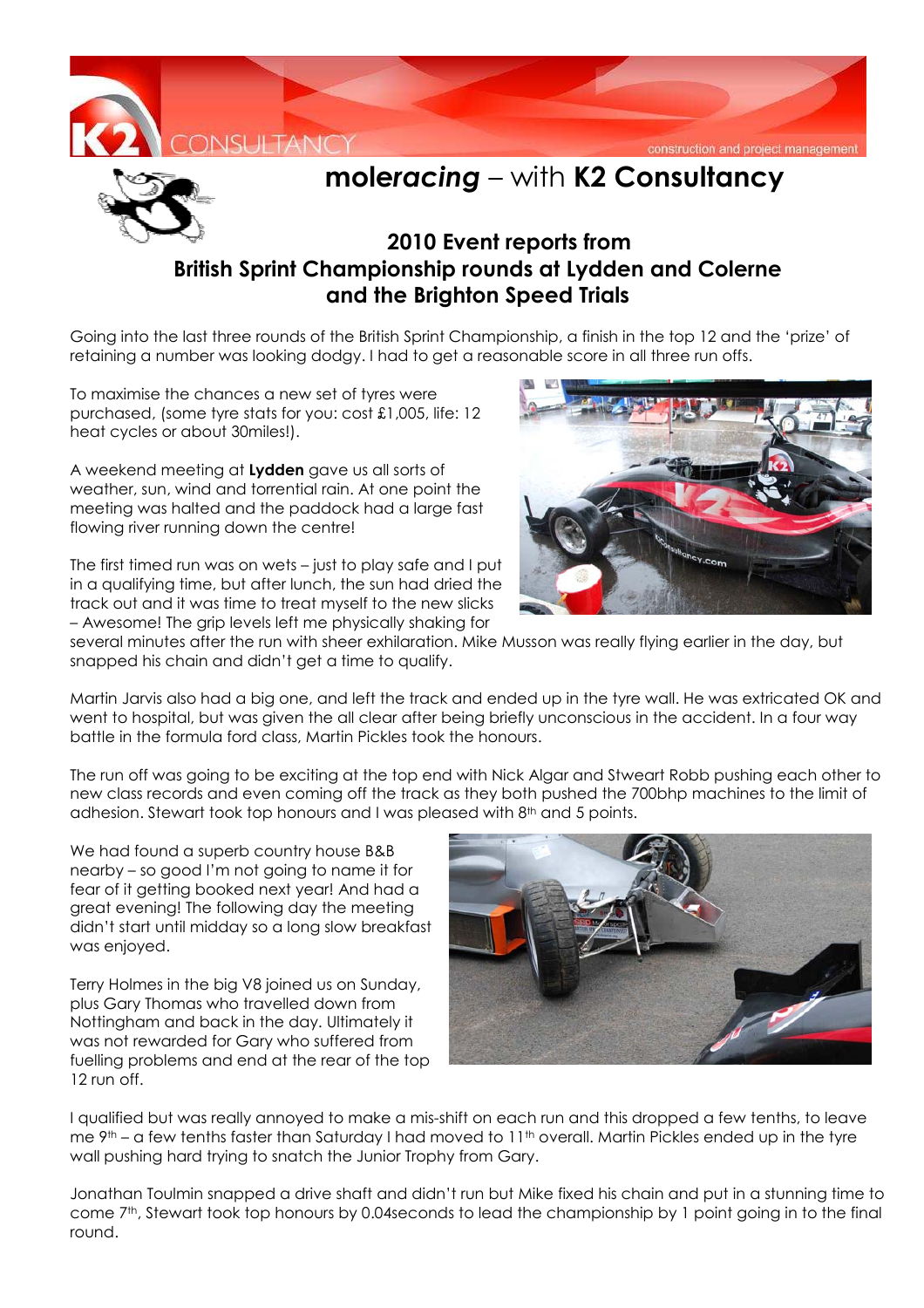Two weeks later, we arrived for the season finale at **Colerne**. This was the big showdown and the British Championship would be decided. Dramas early in the day saw Nicks team frantically sorting the Gould out as the quickshift caused a bad misfire. However there were even bigger dramas in the Robb camp. In his second timed run, a valve failed and the Judd sounded as sick as a 7 cylinder Judd with head damage would. A sad Stewart slowly packed up and set off on the 10 hour drive back home after leading the championship all year, in the run off Nick easily took enough points to become the back to back champion – a great win as he was pushed all the way and only snipped it by 2 points. Mark Smith in the 2 litre Gould took a great 3rd overall, and I was really please to end up 2<sup>nd</sup> in the 2 litre class and 10<sup>th</sup> overall.



## **Brighton Speed Trials**

The final event of the season was also the last ever drive of my car – see below for 2011 season plans, but first the alarm at 5am brought me to reality and after an dark morning drive Giulia and I arrived at Brighton sea front.



The plan was to arrive early, get set up and positioned before the chaos of 200 cars and trailers started. We neatly slotted in to a gap in the sea railings and went to explore the delights of beachside catering, sharing the front with late night drinking revellers, the council cleaning staff, wandering drivers and early morning joggers!

The Brighton Speed Trials apparently are the worlds oldest Motorsport event, starting in 1905 and always draw a good crowd of many thousands along the sea front

I was in a class of 7 racing cars, including Bill Gouldthorpe, the SBD OMS, this time driven by Ali Gibbons and SBDs Matt Hillan, The event is a standing ¼ mile straight sprint and this SBD machine was achieving over 140mph in practice and times around 10.7 seconds.

By the time the first of two timed runs came round it had been gently raining for an hour and traction was very much compromised. As I drew up to the start line, I did the old trick of moving to the side of the 'conventional' start, as the rubber that had been laid down during the morning was slippy, and the tarmac

to the side offered better traction. In addition, I started in 2nd gear to minimise wheel spin. Considering the conditions, and the fact that the wheels did not stop spinning until 4th gear and 110mph, it was pleasing to win the class with this run on a 12.26 run from Matt who was just 0.09 behind, still managing 124mph over the line!

This run and the build up is shown on YouTube, or the www.moleracing.com website or by clicking